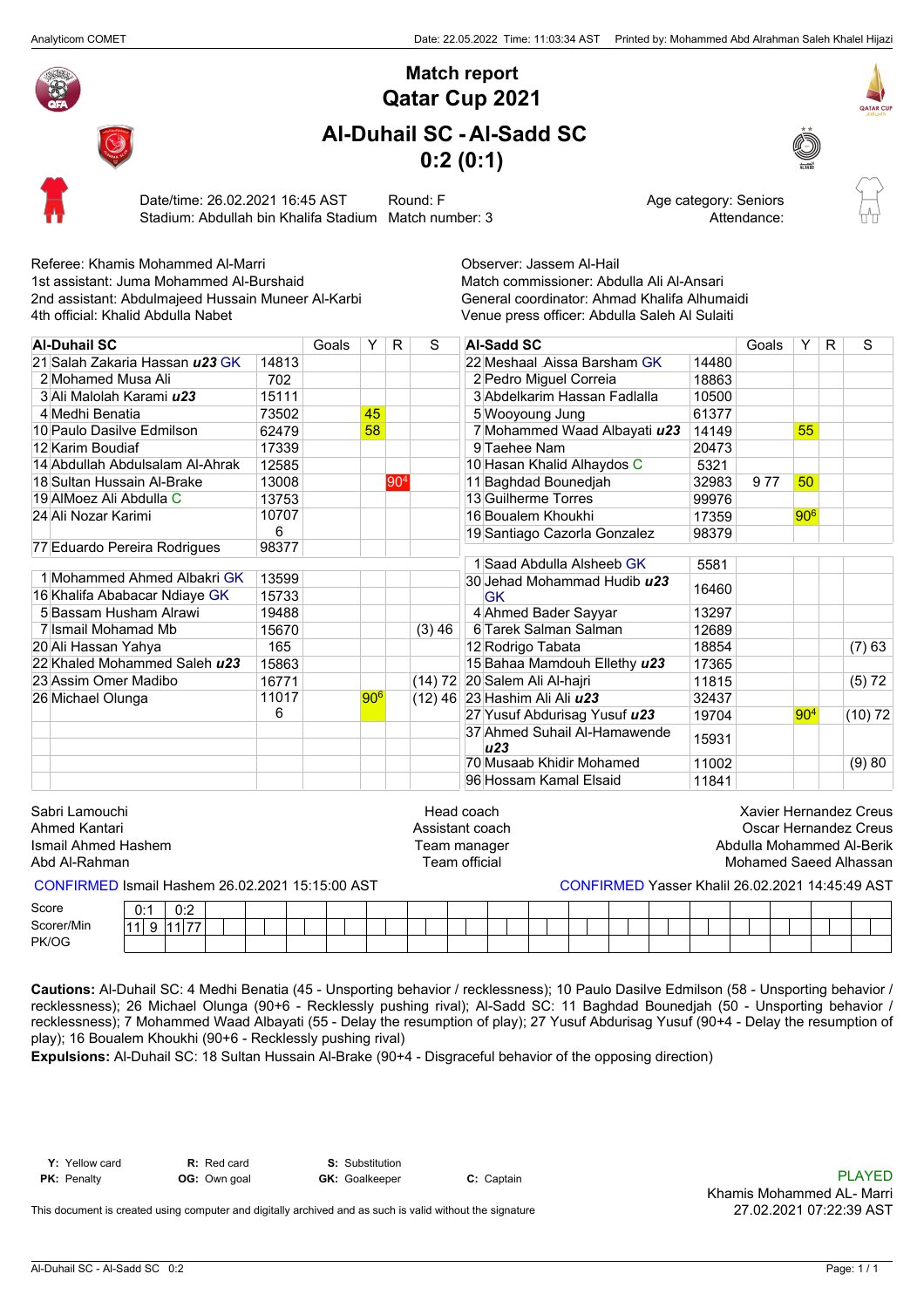



**نـّادي الدحيل ـ نـادي السـد**<br>2:**0 (1:0)**<br>التاريخ / الوقت: 26.02.2021 AST الإسبوع: F الإسبوع: F الإسبوع الملعب: استاد عبدالله بن خليفة رقم المباراة: 3 المشاهدون:

**كأس قطر 2021**

**تقرير المباراة**

**نادي الدحيل نادي السـد**

**2:0 (1:0)**



QATAR CU

حكم المباراة: خميس محمد المري مقيم الحكام: جاسم محمد الهيل حكم مساعد أول: جمعة محمد البورشيد مراقب المباراة: عبدالله علي الانصاري حكم مساعد ثاني: عبد المجيد الكربي الحكم الرابع: خالد عبدالله نابت المسؤول الإعلامي: عبدالله صالح السليطي

| S                                                  | R. | Y        | الأهداف |       | نادى السد                        | S           |     | R Y             | الأهداف |       | نادى الدحيل                          |
|----------------------------------------------------|----|----------|---------|-------|----------------------------------|-------------|-----|-----------------|---------|-------|--------------------------------------|
|                                                    |    |          |         | 14480 | 22 مشعل عيسى برشم GK             |             |     |                 |         | 14813 | 21 صلاح زکریا حسن <b>u23 GK</b>      |
|                                                    |    |          |         | 18863 | 2 بيدرو ميجويل كوريا             |             |     |                 |         | 702   | 2 محمد موسى على                      |
|                                                    |    |          |         | 10500 | 3 عبدالكريم حسن فضل الله         |             |     |                 |         | 15111 | 3 على مال اله كرمي 2 <b>3u</b>       |
|                                                    |    |          |         | 61377 | 5 ويونج جونج                     |             |     | 45              |         | 73502 | 4 مهدي امين بن عطية                  |
|                                                    |    | 55       |         | 14149 | 7 محمد وعد البياتي 123           |             |     | 58              |         | 62479 | 10 باولو دي سلفا ادملسون             |
|                                                    |    |          |         | 20473 | 9إنام تيهي                       |             |     |                 |         | 17339 | 12 كريم بوضيف                        |
|                                                    |    |          |         | 5321  | 10 حسن خالد الميدوس C            |             |     |                 |         | 12585 | 14 عبدالله عبدالسلام الاحرق          |
|                                                    |    | 50       | 779     | 32983 | 11 بغداد بوند جاح                |             | 904 |                 |         | 13008 | 18 سلطان حسين البريك                 |
|                                                    |    |          |         | 99976 | 13 جبلهرمی توریس                 |             |     |                 |         | 13753 | 19 المعز على عبدالله C               |
|                                                    |    | $ 90^6 $ |         | 17359 | 16 بوعلام خوخي                   |             |     |                 |         | 10707 | 24 على نوذر كري <i>مى</i>            |
|                                                    |    |          |         | 98379 | 19 سانتی کزولا جوزنالیز          |             |     |                 |         | 6     |                                      |
|                                                    |    |          |         |       |                                  |             |     |                 |         | 98377 | 77 ادوار دو بیریرا رودریجیز          |
|                                                    |    |          |         | 5581  | 1 سعد عبدالله الشيب GK           |             |     |                 |         |       |                                      |
|                                                    |    |          |         | 16460 | $\mu$ 23 GK جهاد محمد هديب       |             |     |                 |         | 13599 | 1  محمد احمد البكري GK               |
|                                                    |    |          |         | 13297 | 4 احمد بدر سيار                  |             |     |                 |         | 15733 | 16 خليفة ابوبكر نداي GK              |
|                                                    |    |          |         | 12689 | 6 طارق سالمان سليمان             |             |     |                 |         | 19488 | 5 بسام هشام الراوي                   |
| (7)63                                              |    |          |         | 18854 | 12 ر دريجو تباتا                 | (3)46       |     |                 |         | 15670 | 7 اسماعیل محمد محمد                  |
|                                                    |    |          |         | 17365 | 15 بهاء ممدوح الليثي 1 <b>23</b> |             |     |                 |         | 165   | 20 على حسن يحيى                      |
| (5) 72                                             |    |          |         | 11815 | 20 سالم على الهاجري              |             |     |                 |         | 15863 | 22 خالد محمد صالح 2 <b>3 U</b>       |
|                                                    |    |          |         | 32437 | 23 هاشم على عبداللطيف 23         | (14) 72     |     |                 |         | 16771 | 23 عاصم عمر مادبو                    |
| (10) 72                                            |    | $ 90^4 $ |         | 19704 | 27 يوسف عبدالرزاق يوسف 123       | $(12)$ 46   |     | 90 <sup>6</sup> |         | 11017 | 26 ميشيل اولنجا                      |
|                                                    |    |          |         | 15931 | 37 احمد سهيل الهماوندي 23 IJ     |             |     |                 |         | 6     |                                      |
| (9)80                                              |    |          |         | 11002 | 70 مصعب خضر محمد                 |             |     |                 |         |       |                                      |
|                                                    |    |          |         | 11841 | 96 حسام كمال السيد               |             |     |                 |         |       |                                      |
|                                                    |    |          |         |       |                                  |             |     |                 |         |       |                                      |
|                                                    |    |          |         |       |                                  |             |     |                 |         |       |                                      |
| اكز افيه هيرنانديز كريوس<br>اوسکار هیرناندیز کرویس |    |          |         |       |                                  | مدرب        |     |                 |         |       | صبري اللموشي اللموشي<br>احمد كنتار ا |
| عبدالله محمد البريك                                |    |          |         |       |                                  | مساعد مدر ب |     |                 |         |       | اسماعيل احمد هاشم                    |
|                                                    |    |          |         |       |                                  | مدير        |     |                 |         |       |                                      |

| اوسحار هيرنانديز حرويس | مساعد مدر ب | احمد ختنار             |
|------------------------|-------------|------------------------|
| عبدالله محمد البريك    | مدير        | اسماعيل احمد هاشم      |
| محمد سعيد الحسن        | ادارى       | عبدالرحمن محمد العمودي |
|                        |             |                        |

## تم التأكد منه AST 15:15:00 26.02.2021 Hashem Ismail تم التأكد منه AST 14:45:49 26.02.2021 Khalil Yasser

|  |  |  |  |  |  |  |  |  |  |  |  |  |  |  |  |  | 2:0 | 1:0 | الننبجة          |
|--|--|--|--|--|--|--|--|--|--|--|--|--|--|--|--|--|-----|-----|------------------|
|  |  |  |  |  |  |  |  |  |  |  |  |  |  |  |  |  |     |     | هداف/الدقيقة     |
|  |  |  |  |  |  |  |  |  |  |  |  |  |  |  |  |  |     |     | ضربة جزاء/هدف فى |

**الانذارات:** نادي الدحيل: 4 مهدي امين بن عطية (45 - سلوك غير رياضي /تهور); 10 باولو دي سلفا ادملسون (58 - سلوك غير رياضي /تهور); 26 ميشيل اولنجا (6+90 - دفع المنافس بتهور); نادي السـد: 11 بغداد بوند جاح (50 - سلوك غير رياضي /تهور); 7 محمد وعد البياتي (55 - تأخير استئناف اللعب); 27 يوسف عبدالرزاق يوسف (4+90 - تأخير استئناف اللعب); 16 بوعلام خوخى (6+90 - دفع المنافس بتهور)

**الطرد:** نادي الدحيل: 18 سلطان حسين البريك (4+90 - سلوك مشين اتجاه المنافس)

**PK:** ضربة جزاء **OG: GK:** حارس المرمى **C:** الكابتن هدف في مرماه بالخطأ ملعوبة **Y:** كرت أصفر **R:** كرت أحمر **S:** استبدال

هذه الوثيقة صنعت عن طريق الكمبيوتر و تم تخزينه رقميا و بالتالي فهو صالح بالصورة التي هو عليها بدون توقيع.

Khamis Mohammed AL- Marri 27.02.2021 07:22:39 AST